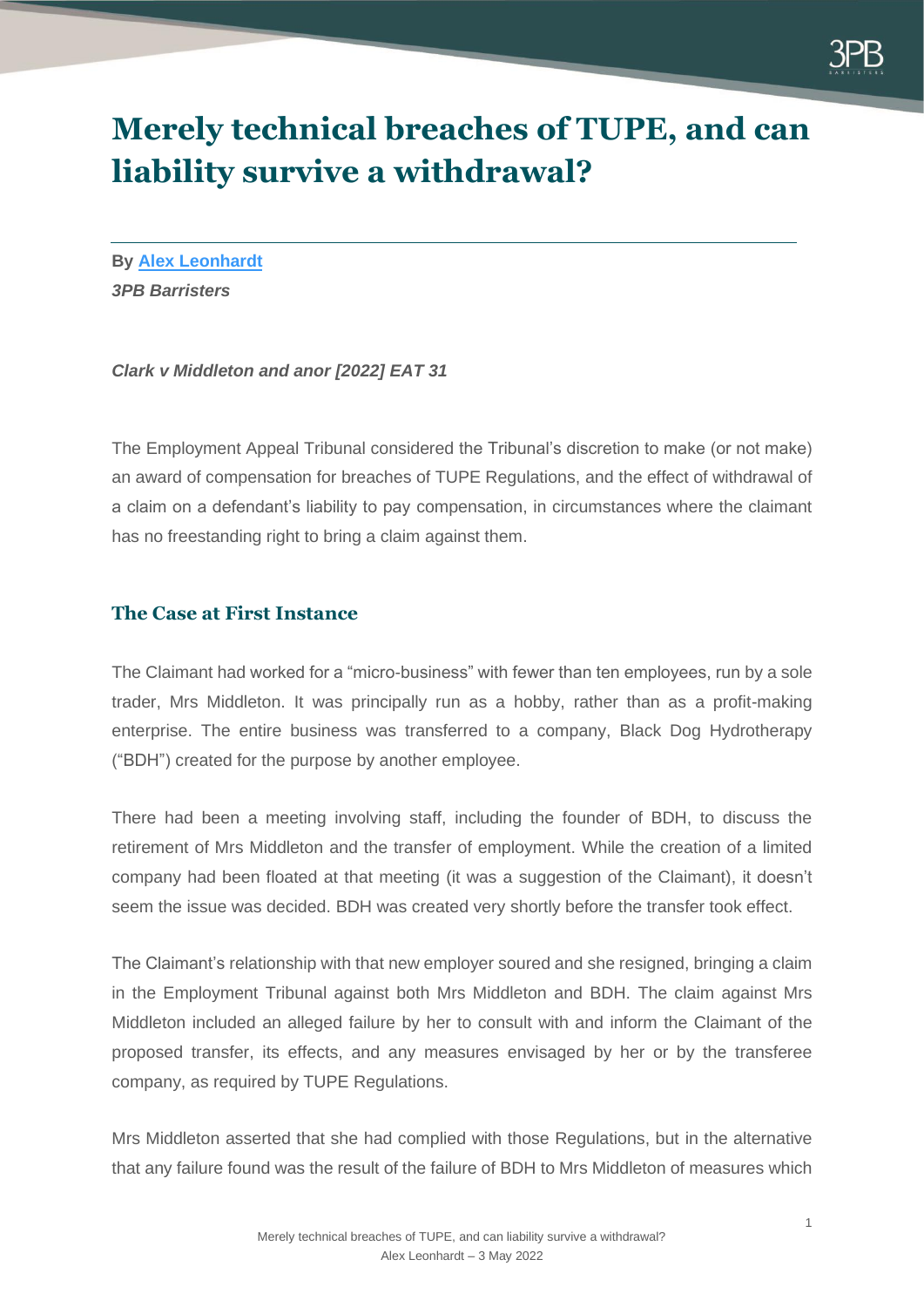it envisaged taking and that were to affect the Claimant, so it had not been reasonably practicable for her to inform her of that. This defence raised the potential for BDH to be liable for an award of compensation under Regulation 15(8)(b).

The Claimant's claim against BDH was settled before the final hearing, and dismissed upon withdrawal.

The Tribunal at first instance found that a number of measures, including changes to contract, were in fact envisaged by BDH pre-transfer and that the Claimant wasn't informed of them. However, it also found that these were withheld from Mrs Middleton as she was likely to resist them, and her defence on that basis succeeded.

However, it found that Mrs Middleton had been in breach of the Regulations specifically in relation to failing to inform the Claimant that her employment was to be transferred to a limited company.

The Tribunal considered the wording of Regulation 15(8), that the remedy for breach is that the Tribunal "shall make a declaration to that affect and may order […] appropriate compensation". It considered the circumstances to be exceptional and the breach to have been a merely technical one. It awarded no compensation.

The Tribunal also considered making an award against BDH under Regulation 15(8)(b). It decided that it couldn't do so, the Claimant's claim against it having been settled and it having been unrepresented at the final hearing.

## **The Grounds of Appeal and EAT's Judgment**

The Claimant advanced four grounds of appeal, two dealt with far more substantively than the others.

### *Effect of withdrawal where Claimant has no right to bring freestanding claim*

The first of those was that the Tribunal were incorrect in considering that the withdrawal of the claim against BDH precluded an award being made against it under Regulation 15(8)(b) in relation to the failure by Mrs Middleton to inform and consult, where that was a result of their action.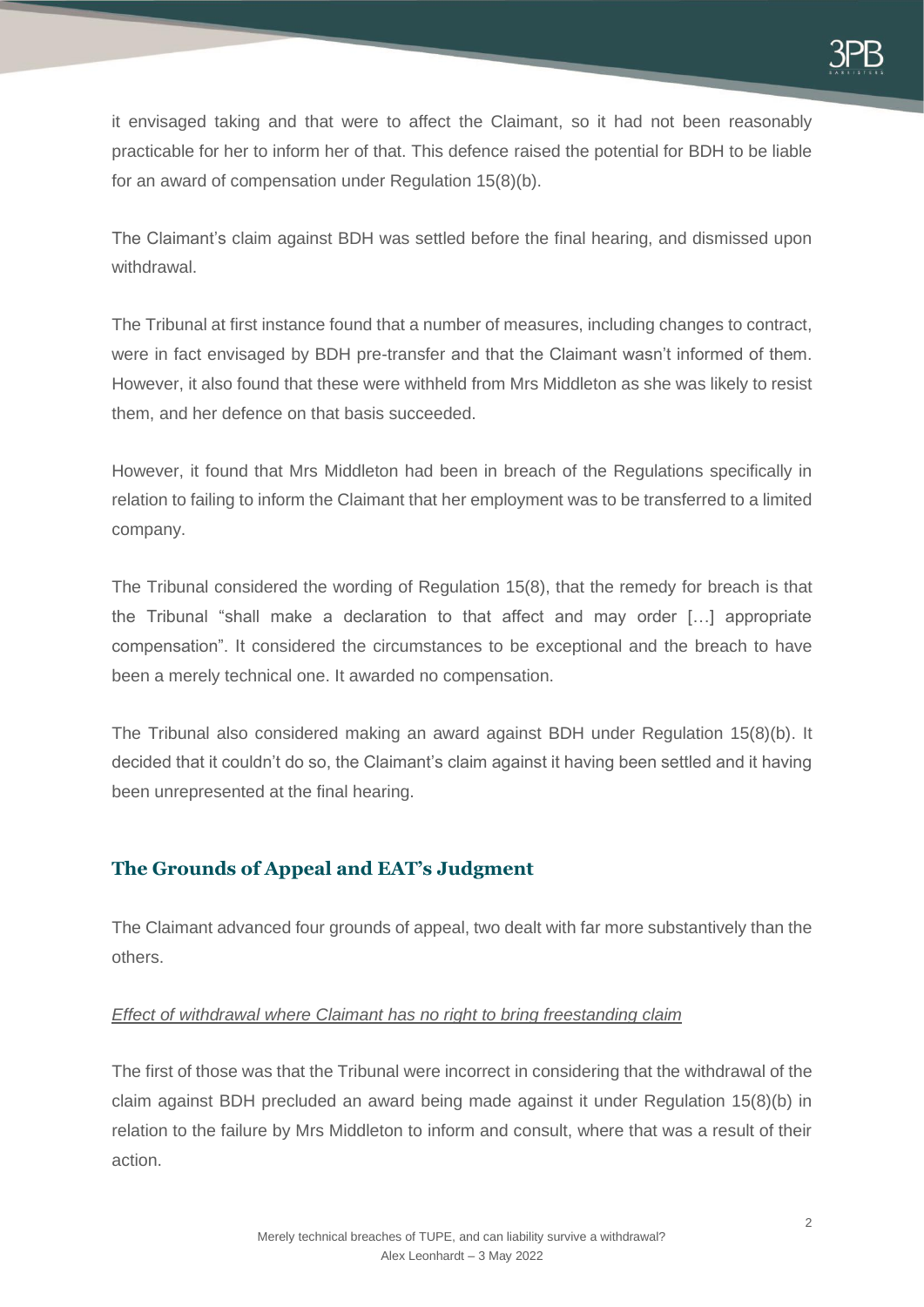There is no freestanding right to make a claim for such an award: it can only arise as a result of the particular defence raised by the transferor: the Claimant argued that it was not possible for the Claimant to withdraw or compromise a claim she couldn't bring.

The EAT considered that such an award *could* be precluded by a withdrawal and/or settlement. There is no reason why the Claimant cannot compromise their right to an award being made to them, even where that award was contingent upon the actions of some third party. The liability of a transferee is directly to the claimant and not by way of an indemnity to the transferor.

The EAT went on to consider the scope and meaning of the word "claim" in such withdrawals or compromises. The word is ambiguous and is capable of referring to (a) the causes of action as set out in a particular claim form, or (b) more broadly, the right to a particular remedy, for instance. In this case, the context suggested the latter, broader, meaning: the purpose was to draw a line under BDH's involvement in the entire proceedings.

#### *Failure to inform employees of legal identity of transferee is not a "merely technical" breach*

The second substantive ground of appeal was that the Tribunal's approach to awarding compensation, and its conclusion of the breach as being merely technical, was incorrect.

The EAT agreed without reservation. The legal identity of the potential employer is a fact of fundamental importance to any employee. It is an "essential facet" of the employee being told that the transfer is happening *at all* and therefore is required by Regulation 15(2)(a), rather than merely being a matter of the "legal, economic and social implications" of the transfer which employees are to be informed about as a result of Regulation 15(2)(b).

### **Discussion and Conclusions**

The case shows the potential pitfalls for very small businesses that may be run with a high degree of informality, as in this case, when running up against mandatory requirements set out in statute and which limit the discretion of the Tribunal as to what might reasonably be expected of an employer of that size – although one would think giving the name and nature of the transferee would always, in any case, be reasonably achievable.